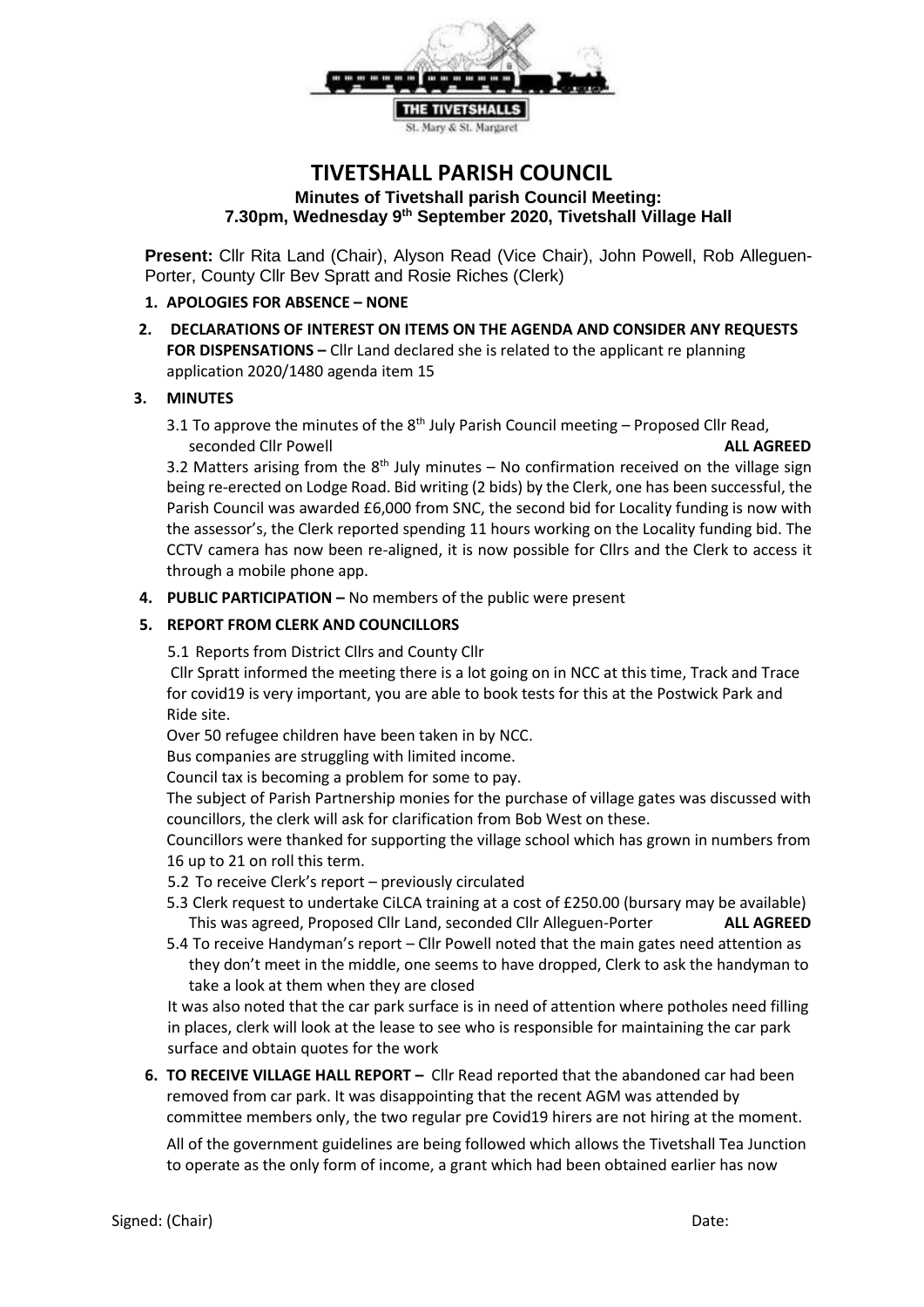been spent. The committee are looking into purchasing a pop up gazebo for the café which is very popular.

On the 11th October a craft fair will be held in conjunction with the primary school who are running yard sales around the village.

Finances;  $31^{st}$  May £19,800. in the bank of which £10,000. was the Covid19 support grant and £1,000. restricted funds grant, £5,000 is kept for emergency, there are sufficient funds to keep the hall open and pay the electricity bills. Over £2,000 profit was made last year, despite the loss of 2 months' income due to lockdown. TTJ has brought in over £2,000 for funds, as of  $1^{st}$  September there is £19,000 in the account. New storage is being created on the stage. Bowls club and Pilates will review the Covid19 situation later in the year to see if they are able to return to the hall

## **7. TO RECEIVE AND UPDATE ON B4RN COMMUNITY BROADBAND -** None

### **8. DEVELOPMENT OF THE NEIGHBOURHOOD PLAN**

- 8.1 Bid writing by the Clerk One bid was successful; the second one is still being assessed
- 8.2 Progress to date £6,000.00 funding agreed from SNC
- 8.3 Signing the agreement with Rachel Leggett Partnership Proposed Cllr Read, seconded Cllr Powel, the Chairman Cllr Land signed the agreement **ALL AGREED**
- 8.4 A zoom meeting with Rachel Leggett and the Neighbourhood Plan steering group has been planned for Monday  $14<sup>th</sup>$  September with meeting on  $19<sup>th</sup>$  September in the hall
- **9. ALLOTMENTS -** Up-date; Clerk will investigate what the land is classified as and look at the notes on the land registry to bring to the next meeting
- **10. SPEED AWARENESS MACHINE – STATS;** These will now be on a monthly rotation with Burston, the average speeder was recorded at 34 MPH, the publication of the stats has no great value, the best value is the visible machine, overall the figures are improving with less speeding
- **11. CCTV CAMERA –** Up-date **-** Cameras have been re positioned and are very effective, the range of the cameras and zoom in is not always clear. Dog walkers are still using the field; it was agreed that the Clerk should source clearer signage advising that dogs are not permitted on the playing field

#### **12. PPE – TOTAL SPEND TO DATE**

12.1 Request from SNC to return unspent funds for reallocation; There is £689.50 unspent from the SNC grant, councillors agreed to keep this in case of a further spike and the need for more PPE

#### **13. TO NOTE CORRESPONDENCE RECEIVED**

- 13.1 Pauline James (Internal Auditor) advising she will no longer act as an internal auditor – Clerk will ask NALC for a list of auditors in the area
- 13.2 David Disney Hand sanitiser stations only available for retail premises noted
- 13.3 Danny Crerar How long before they can cut the grass on the green where the wild orchids grow – Cllrs agreed this can be cut from now until the end of the season
- 13.4 Ash Dieback Team, Community and Environmental Science will be checking roadside trees – Cllr Powell telephoned NCC in regard to large branch hanging from an oak tree, this has now been cut down
- 13.5 The Big South Norfolk Litter Pick scheme has been rescheduled and will be running from 11<sup>th</sup> to 27<sup>th</sup> September. This was noted Cllrs agreed a better time for this to take place would be over the October half term, Clerk to enquire with SNC if the litter still be collected at that time
- 13.6 Cockcrow It was agreed that the Clerk should bullet point what has happened at the meetings and progress on the neighbourhood plan
- 13.7 SNC Rough sleeper count completed by the Clerk (No rough sleepers on the given date)
- 13.8 Request to update Village Hall information Forwarded by the Clerk